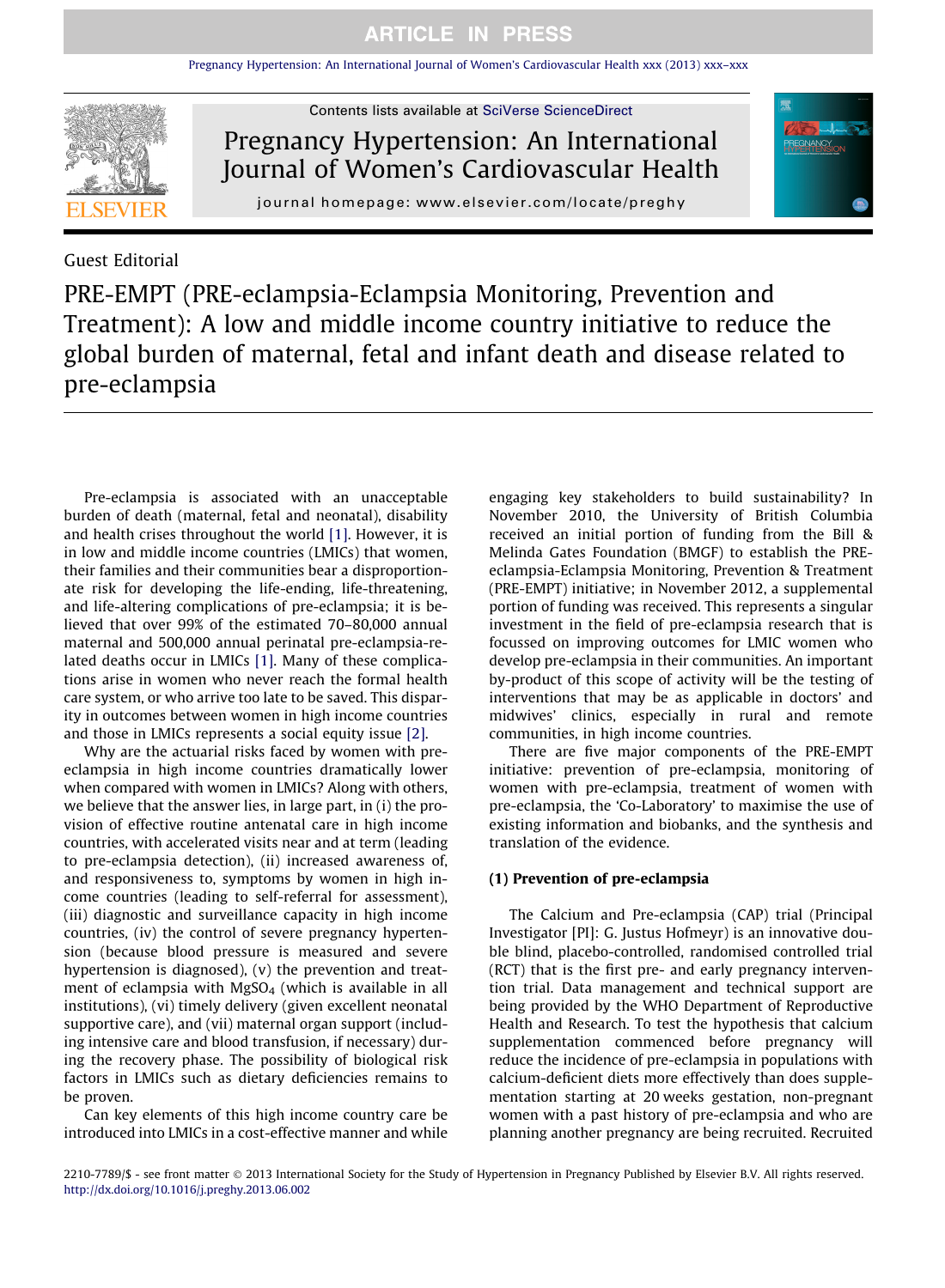women are randomised to receive either 500 mg calcium/d (a palatable and less costly dose than 1.5 g/d that for most women in the study population brings the total calcium intake up to the recommended daily allowance of  $1-1.2$  g/dl) or a matched placebo from randomisation, through conception, until 20 + 0 weeks. All women will receive open label calcium (1500 mg/d according to the current WHO recommendation  $[3]$ ) from  $20 + 0$  weeks until delivery. The primary outcome is pre-eclampsia, defined as proteinuric gestational hypertension. The secondary outcomes are miscarriage, gestational hypertension, significant proteinuria, serious maternal and perinatal morbidities, Caesarean delivery, perinatal death, birth weight <2500 g, and Apgar score <7 at 5 min. Recruitment commenced in 2011 in South Africa (4 sites) and Zimbabwe (1 site) and, in 2013, in Argentina (the latter 3 sites through additional funds from the WHO); recruitment will continue until a total of 540 women are pregnant (sufficient to show a 15% relative risk reduction for pre-eclampsia). We anticipate that trial recruitment will be completed at the end of October 2014, and the trial will report its findings in late 2015.

As part of the CAP trial we have conducted the first systematic review of low-dose calcium supplementation in pregnancy (submitted), which provides data to support a reduction in the current WHO recommendation of 1500 mg/d, to a logistically more feasible, and possibly safer, dose of 500md/d.

### (2) Monitoring of women with pre-eclampsia

There are two primary elements of the monitoring component: (i) the miniPIERS (Pre-eclampsia Integrated Estimate of RiSk) model development and its incorporation into the 'PIERS on the Move' platform that includes a phone oximeter, and (ii) development of an integrated mobile health (mHealth) platform for supportive antenatal care in the community and data collection measure the impact on outcomes. This will be used as part of the Community Level interventions for Pre-eclampsia (CLIP) trial (see below).

The miniPIERS model (PI: Peter von Dadelszen) has been developed and validated in women with pre-eclampsia in LMICs (submitted). This model accurately stratifies women by their risk for adverse maternal outcomes at the time of diagnosis of pre-eclampsia. The miniPIERS model is based upon gestational age and maternal symptoms (headache/visual disturbances, chest pain/dyspnoea, or abdominal pain with vaginal bleeding) and signs [systolic blood pressure (sBP) and dipstick proteinuria]; yet, miniPIERS has stratification capacity that approximates that of the symptom-, sign- and laboratory investigationbased fullPIERS model [\[4\].](#page-3-0) Funded by Saving Lives at Birth, the PIERS on the Move platform combines miniPIERS with a phone oximeter (co-PIs: J Mark Ansermino, Guy Dumont & Peter von Dadelszen) [\[5\]](#page-3-0).

The mHealth platform will support antenatal care including supported decision-making by community health care providers (using integrated evidence-based algorithms), data collection through household surveys and verbal autopsies for identified maternal deaths, and

facility surveillance. The explosion of mobile technology in LMICs provides an important opportunity to accelerate improvements in health outcomes for populations that would otherwise be decades away from being 'connected' with the global community; this is particularly relevant to clinical task-shifting to cadres of health workers with insufficient training to make autonomous clinical management decisions, but who are present in women's homes, available to initiate therapy, and keen to actively participate in health care in their communities.

#### (3) Treatment of women with pre-eclampsia

The treatment of women with pre-eclampsia will be addressed by two trials: (i) CLIP, a cluster RCT of community-level intervention in pre-eclampsia (and associated feasibility study), and (ii) the Gynuity Health Projects Oral Antihypertensive Trial of three different oral antihypertensive therapies for severe hypertension in pregnancy.

Prior to embarking on the CLIP trials, four CLIP Feasibility Studies (co-PIs: Diane Sawchuck & Rahat Qureshi) are being conducted in Ogun State (Nigeria), Maputo Province (Mozambique), Sindh Province (Pakistan) and in Karnataka State (India). The purpose of the CLIP Feasibility Studies is to clarify (i) stakeholder support, (ii) health care system organisation and infrastructure capacity related to antenatal care and pre-eclampsia management, (iii) regulations related to professional scope of practice and/or legal barriers to, and the potential for, task shifting, (iv) provider knowledge and competency related to pre-eclampsia and elements of provider training, (v) community demographics, pre-eclampsia prevalence and rates of associated maternal and perinatal morbidity and mortality, (vi) data collection methods and informational systems for population surveillance, (vii) cultural and/or community beliefs, practices, influences, and attitudes, (viii) specific facilitators and barriers to conducting a RCT, and (ix) RCT cost identification, and the feasibility of remedying identified barriers. The Feasibility Studies use a mixed methods approach based on the normalisation process model [\[6\]](#page-3-0) in conjunction with literature reviews, target interviews, focus groups, and survey tools. The core approach is similar across the four study sites, but is tailored according to individual setting and cultural context.

In the CLIP cluster RCT (PI: Peter von Dadelszen), we are testing the hypothesis that implementing community-level evidence-based care will reduce pre-eclampsia-related (and all-cause) maternal and perinatal mortality and major morbidity by addressing the 'three delays' in triage, transport, and treatment. Specifically, we seek to reduce that mortality and morbidity by 20% in each of the study sites (listed above), in four individually powered cluster RCTs. In the control clusters, women will receive usual antenatal care, initiation of therapy (usually limited to inpatient facilities), and referral to facility. In the intervention clusters, women will receive the CLIP intervention of (i) community engagement (of community leaders, the women of the communities themselves, and their mothers, husbands, and mothers-in-law) regarding pre-eclampsia and its origins, symptoms, signs, and potential consequences, pre-permissions for maternal transport in the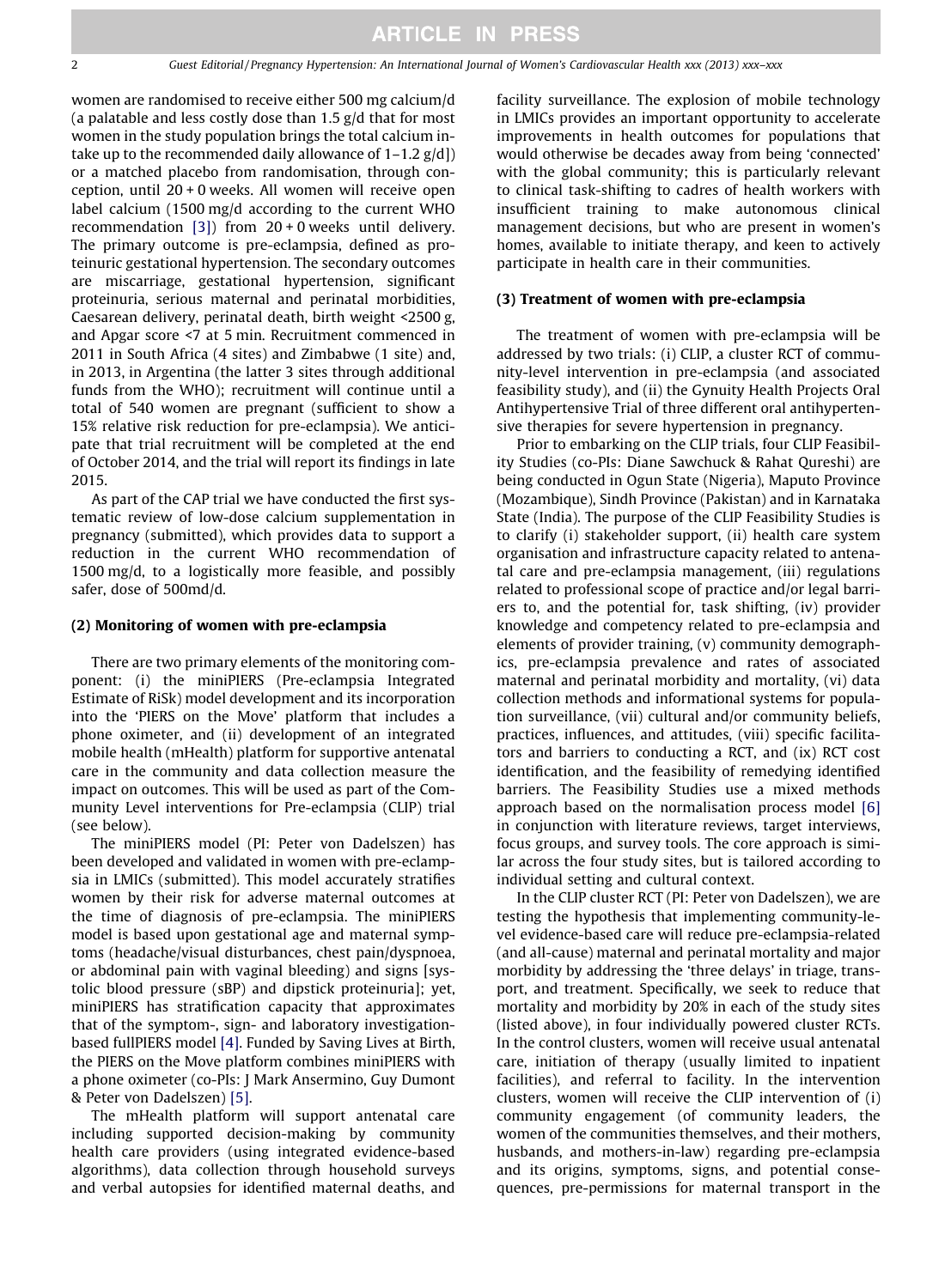face of maternal illness, and fundraising activities around transport and treatment costs; (ii) provision of antenatal care through CLIP visits and use of the CLIP PIERS on the Move tool (for risk stratification); and (iii) for women with a CLIP 'trigger', use (when indicated) of the CLIP package of oral antihypertensive therapy (methyldopa), intramuscular (i.m.) magnesium sulphate, and appropriate referral to an emergency obstetric care (EmOC) facility. Community health care providers (cHCPs; the names of which vary in each country) will assess pregnant women with a target frequency of at least every 4 weeks. They will be trained to: enquire about women's symptoms (using country-specific pictograms), take women's blood pressure (BP) [using sBP as it more closely reflects the risk for hypertensive stroke than does diastolic BP (dBP) [\[7,8\]\]](#page-3-0), and check urine for protein using a dipstick on the first visit or on any subsequent visits if a sBP  $\geq$  140 mmHg is found. These assessments will aid in the diagnosis and risk assessment of women with pre-eclampsia. In addition, these cHCPs will initiate definitive therapy (methyldopa and MgSO<sub>4</sub>) close to women's homes and first level clinics as indicated by the PIERS on the Move mHealth application, and then arrange for urgent transport (as applicable) so that women can receive definitive care in a comprehensive EmOC facility. Once the four individually-powered trials are completed, we will conduct an individual patient data (IPD) meta-analysis, in which we will analyse data for women recruited at 20 weeks gestation or beyond, to standardise data to the latest public declaration of pregnancy in the four CLIP countries (i.e., 20 weeks in Pakistan). We anticipate that this analysis will be of data from approximately 100,000 pregnancies. Our hope is that community engagement with enhanced case identification and task-shifting to care in women's homes will combine equally to reduce all cause maternal and perinatal severe morbidity and mortality.

The Gynuity Health Projects Oral Antihypertensive Trial (PI: Hillary Bracken) aims to determine which of the commonly used oral antihypertensive agents is(are) effective for the treatment of severe pregnancy hypertension, defined as a sBP  $\geq$  160 mmHg and/or dBP  $\geq$  110 mmHg. Compared with parenteral agents typically used to treat severe hypertension, oral antihypertensive agents are easy to administer, which may be particularly advantageous in low resource settings. The RCT will test the efficacy and acceptability of three oral regimens for management of severe hypertension in pregnancy. Women will be randomly allocated to receive one of three medications: intermediate-acting 10 mg nifedipine (i.e., the 'PA tablet'), 200 mg labetalol, and 1000 mg methyldopa. The feasibility of the proposed regimens will be evaluated in a pilot study prior to the start of the trial. In the RCT, rates of efficacy, side effects, and maternal and fetal outcomes will be compared between groups. The primary outcome will be a BP within the target range (of 130–150 mmHg systolic and 80–100 mmHg diastolic) at 6 h post-treatment, without a serious adverse maternal or perinatal outcome, defined as hypotension (sBP < 120 mmHg and/or dBP < 70 mmHg and fetal compromise), Caesarean delivery for fetal compromise, severe maternal headache, or eclampsia.

#### (4) Global pregnancy CoLaboratory

The overarching goal of the CoLaboratory (PI: James Roberts) is to improve the health of women and their infants by facilitating research that addresses adverse pregnancy outcomes. This is being accomplished by: (i) facilitating access to data and biological samples for investigators worldwide, (ii) using the intellectual, data, and biological resources of the CoLaboratory to perform large studies that could not be accomplished by any one centre, and (iii) working to establish data and biological sample resources in LMICs. Initially, the CoLaboratory recruited 20 groups from around the world to participate; the number of participating sites is now 23. Ten projects have been initiated, including a novel meta-synthesis of data related to the role of angiogenic imbalance in the origins of pre-eclampsia and fetal growth restriction using extant datasets and across a variety of commercial platforms. In collaboration with the Global Alliance to Prevent Prematurity and Stillbirth (GAPPS) and the University of Oxford we have developed and are hosting the LINK registry [\(http://](http://www.linkregistry.org) [www.linkregistry.org](http://www.linkregistry.org)), which is a searchable database of pregnancy and birth cohort studies from around the world. The goal is to promote collaboration among researchers by sharing their information about previously conducted and planned studies, in terms of participants, bio-specimens collected, treatments administered, and outcomes measured.

### (5) Knowledge translation (KT)

KT (co-PIs: Matthews Mathai & Eleni Tsigas) will be vital to efforts to reduce the burden of life-ending, lifethreatening, and life-altering maternal complications of pre-eclampsia/eclampsia. The main achievement of the KT group has been the WHO Recommendations for Prevention and Treatment of Pre-eclampsia and Eclampsia that were published in September 2011 [\[3\]](#page-3-0). This document can be used to inform policy making and implementation of best practices at national and sub-national levels, through various channels including ministries of health, professional associations, educational institutions, and civil society organisations. Additional KT activities include the development, dissemination, and implementation of evidence-based and culturally appropriate tools for both well- and under-resourced settings at the level of the community (to facilitate patient self-identification of preeclampsia), and primary health centre (PHC) or EmOC facility to improve evidence-informed clinical decisionmaking and treatment. To date, tools developed for LMICs include culturally appropriate pictograms for each of our CLIP countries, and support of the Preeclampsia Foundation, the North American-based patient advocacy group, in its global outreach efforts, particularly through its high traffic website [\(http://www.preeclampsia.org](http://www.preeclampsia.org)).

In summary, PRE-EMPT aims to improve the care of women with pre-eclampsia in LMICs, to reduce the associated burden of maternal and perinatal mortality and morbidity. In the post-MDG era, we must maintain our focus on maternal and child health if we are to achieve the ultimate